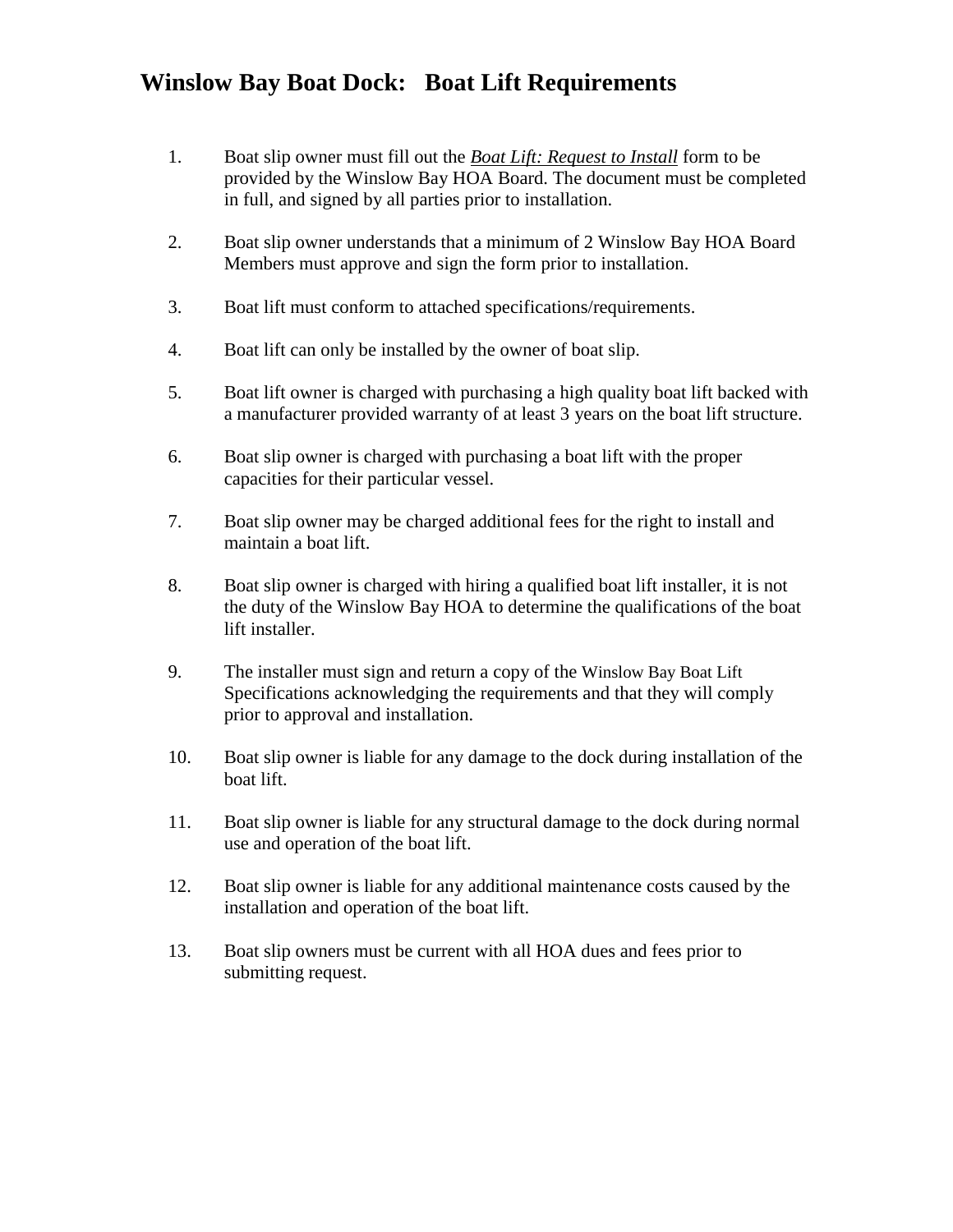### **Winslow Bay Boat Lift Specifications**:

- 1 Boat lift must be a "Front Mount" style lift. The only attachments to the fingers are for the purpose of guiding or limiting downward travel.
- 2 Boat lifts must use a mounting system that uses a threaded rod to create a clamping action on the dock and in turn uses a system to catch the steel structure on the back side of the clamp. Mounts may be bolted through where necessary using either galvanized or stainless hardware. NO LAG BOLTS may be used.
- 3 Installers/Owners are not to "hard wire" any boat lift controls. All controls must be normal plug in applications and are not to be left on the dock unsupervised.
- 4 OEM boat lift accessories may be installed, but are not allowed if additional mounting points on the dock are required. Any and all decking on the lift must match the color and quality of the main dock. No natural wood.

I have read, understand and will comply with all the above specifications.

Installer Name: \_\_\_\_\_\_\_\_\_\_\_\_\_\_\_\_\_\_\_\_\_\_\_\_\_\_\_\_\_\_\_\_\_\_\_\_\_

Installer Signature:\_\_\_\_\_\_\_\_\_\_\_\_\_\_\_\_\_\_\_\_\_\_\_\_\_\_\_\_\_\_\_\_\_\_\_\_\_

Boat Lifts that currently meet the requirements of the Winslow Bay HOA

# **Shoremaster** [www.shoremaster.com](http://www.shoremaster.com/)

BPSM4000FNT BPSM5000FNT BPSM6000FNT

# **HydroHoist** [www.boatlift.com](http://www.boatlift.com/)

4400 FM ULTRA 6600 FM ULTRA

**Floatair** [www.boatlifts-floatair.com](http://www.boatlifts-floatair.com/)

4000LB Front Mount Boat Lift 5000LB Front Mount Boat Lift 6000LB Front Mount Boat Lift